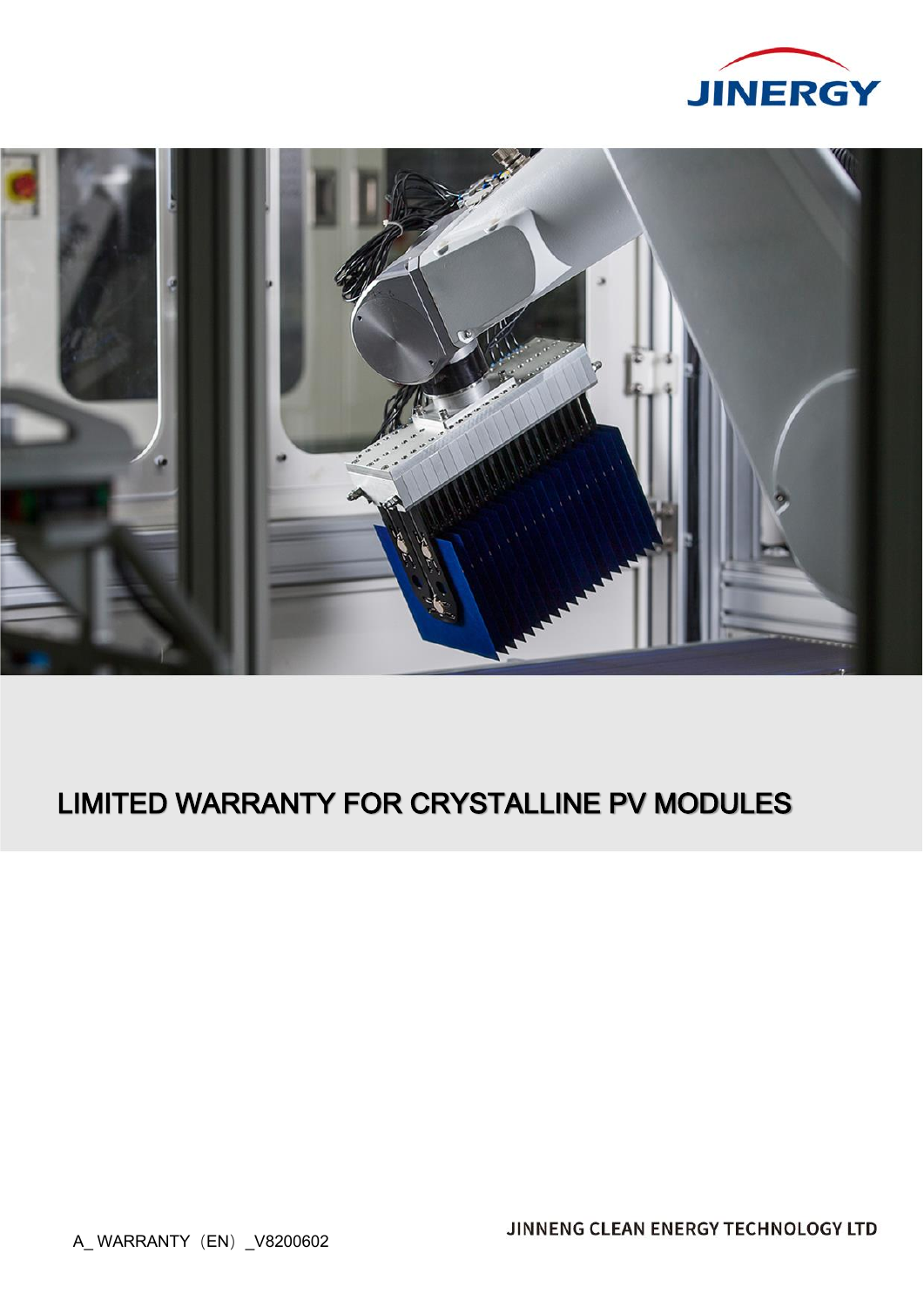

# LIMITED WARRANTY FOR CRYSTALLINE PV MODULES

JINNENG Clean Energy Technology Limited (hereafter referred to as the "Jinergy") provides limited warranty to purchasers (hereafter referred to as the "customer") of Jinergy Crystalline products. The terms of the limited warranty are as follows:

1. Limited Product Warranty – Ten Years/Twelve Years(Half Cell) Repair, Replacement Remedy

Jinergy warrants its Crystalline photovoltaic solar modules (hereafter referred to as "modules"), including factory-assembled DC connectors and cables, if any, to be free from defects in materials and workmanship under normal application, conditions, use, installation, and maintenance, within a period of 120 months or 144 months( Half cell) from the day of installation at the first application, (hereafter referred to as the "warranty start date").

If a module is found defective in material or workmanship, Jinergy will, at its sole discretion, repair or replace the module, within the above specified period according to the type of defect.

The options to repair or replace defective modules, are the only and exclusive remedies guaranteed under this Limited Warranty for Crystalline PV Modules and shall not extend beyond the period of 120 months or 144 months set forth here. Remedies will be performed directly to the customer only. This Limited Warranty for Crystalline PV Modules does not warrant a specific power output, which shall be exclusively covered under Clause 2 hereinafter ("Limited Peak Power Warranty– Limited Remedy")

#### **JINNENG CLEAN ENERGY TECHNOLOGY LTD**

No.1 Wenshui Economic Development Zone, Lvliang, Shanxi 032100, China Tel: +86(354)2037999 E-mail: sales@jinergy.com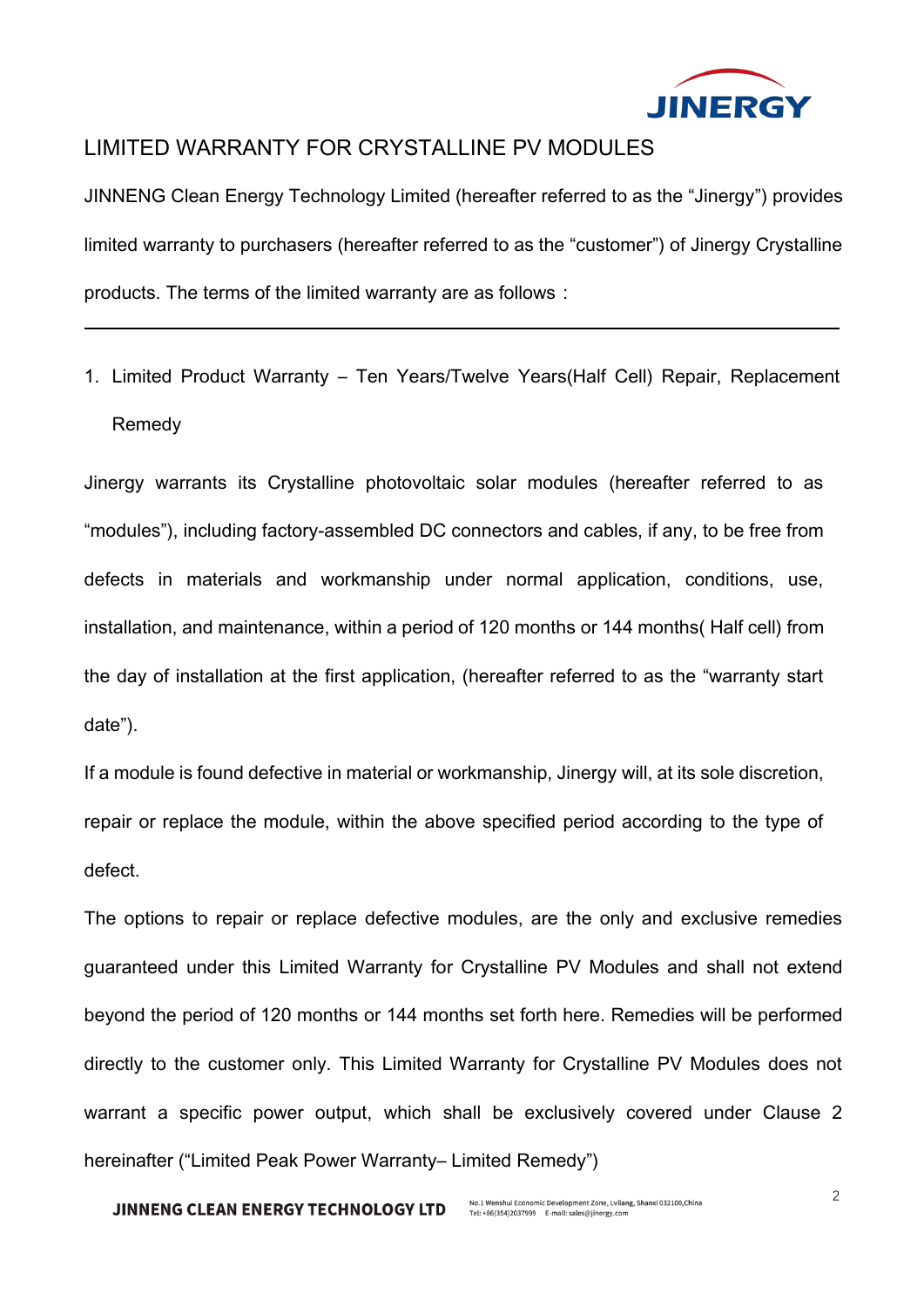

## 2. Limited Peak Power Warranty – Limited Remedy

Jinergy warrants that any module(s) exhibiting minimum power output rating of the PV

Product under Standard Test Conditions (STC) as stated below.

Tab 1 Poly- Crystalline Silicon Solar PV Module

|                |             |  |  |  | 10 |  |                                                                                                     |  |                                       | 18 |  |  |             | 24 |             |
|----------------|-------------|--|--|--|----|--|-----------------------------------------------------------------------------------------------------|--|---------------------------------------|----|--|--|-------------|----|-------------|
| % of nameplate |             |  |  |  |    |  |                                                                                                     |  |                                       |    |  |  |             |    |             |
| DC Power       | 97.5% 96.8% |  |  |  |    |  | │96.1% │95.4% │94.7% │94.0% │93.3% │92.6% │91.9% │91.2% │90.5% │89.8% │89.1% │88.4% │87.7% │87.0% │ |  | 86.3%   85.6%   84.9%   84.2%   83.5% |    |  |  | 82.8% 82.1% |    | 81.4% 80.7% |
| Output         |             |  |  |  |    |  |                                                                                                     |  |                                       |    |  |  |             |    |             |

### Tab 2 Mono- Crystalline Silicon Solar PV Module

| Year           |       |       |                |             |       |             |                         | <b>ALCOHOL</b> |  |                     |  |                   | 18 | 10 | 20    |       |             | 24          |  |
|----------------|-------|-------|----------------|-------------|-------|-------------|-------------------------|----------------|--|---------------------|--|-------------------|----|----|-------|-------|-------------|-------------|--|
| % of nameplate |       |       |                |             |       |             |                         |                |  |                     |  |                   |    |    |       |       |             |             |  |
| DC Power       | 97.0% | 96.3% | $95.6\%$ 94.9% | 94.2% 93.5% | 92.8% | 92.1% 91.4% | 90.7% 90.0% 89.3% 88.6% |                |  | 6 87.9% 87.2% 86.5% |  | 85.8% 85.1% 84.4% |    |    | 83.7% | 83.0% | 82.3% 81.6% | 80.9% 80.2% |  |
| Output         |       |       |                |             |       |             |                         |                |  |                     |  |                   |    |    |       |       |             |             |  |

### Tab 3 Glass-glass Poly- Crystalline Silicon Solar PV Module

|              |       |          |       |       |             |       |            |       |       | $-$        |       |       | 15<br> | 16    |       |       | 10<br>** | $\sim$<br>۷۷ |       | $\sim$<br>$\epsilon$ |       | $- -$<br>$-$ |       |       |       |                   |  |
|--------------|-------|----------|-------|-------|-------------|-------|------------|-------|-------|------------|-------|-------|--------|-------|-------|-------|----------|--------------|-------|----------------------|-------|--------------|-------|-------|-------|-------------------|--|
| % of namepla |       |          |       |       |             |       |            |       |       |            |       |       |        |       |       |       |          |              |       |                      |       |              |       |       |       |                   |  |
| DC Powe      | 97.5% | $97.0\%$ | 96.0% | 95.5% | 95.0% 94.5% | 94.0% | .∘93.5% اه | 93.0% | 92.5% | $ 92.0\% $ | 91.5% | 91.0% | 90.5%  | 90.0% | 89.5% | 89.0% | 88.5%    | 88.0%        | 87.5% | 87.0% 86.59          | 86.0% | 85.5%        | 85.0% | 84.5% | 84.0% | $5 83.5\% 83.0\%$ |  |
|              |       |          |       |       |             |       |            |       |       |            |       |       |        |       |       |       |          |              |       |                      |       |              |       |       |       |                   |  |

#### Tab 4 Glass-glass Mono- Crystalline Silicon Solar PV Module

|             |       |       |       |             |             |       |           | 10    |         | $-1$<br>ᅭ | $\sim$ |                              | 15    | $\sim$ | - -   | 18    | 19    | 20    | 21    | $\sim$ |             | $\sim$ |       | 26    | $\sim$   | $\sim$ | 20    |       |
|-------------|-------|-------|-------|-------------|-------------|-------|-----------|-------|---------|-----------|--------|------------------------------|-------|--------|-------|-------|-------|-------|-------|--------|-------------|--------|-------|-------|----------|--------|-------|-------|
| % of namenk |       |       |       |             |             |       |           |       |         |           |        |                              |       |        |       |       |       |       |       |        |             |        |       |       |          |        |       |       |
| DC Power    | 97.0% | 96.5% | 96.0% | 95.5% 95.0% | 94.5% 94.0% | 93.5% | $193.0\%$ | 92.5% | , 92.0% | 91.5%     | 91.0%  | $\lambda$ 190.5 <sup>o</sup> | 90.0% | 89.5%  | 89.0% | 88.5% | 88.0% | 87.5% | 87.0% | 86.5%  | 86.0% 85.5% |        | 85.0% | 84.5% | $84.0\%$ | 83.5%  | 83.0% | 82.5% |
| Output      |       |       |       |             |             |       |           |       |         |           |        |                              |       |        |       |       |       |       |       |        |             |        |       |       |          |        |       |       |

### Tab 5 High-efficiency HJT mono Solar PV Module

| ジベコト      |                      |      |                         |  |            |           |          |                           |  | 16 | $\sim$ |     | $\sim$                    |                |  | <br> | $\sim$ | ້ |                               |
|-----------|----------------------|------|-------------------------|--|------------|-----------|----------|---------------------------|--|----|--------|-----|---------------------------|----------------|--|------|--------|---|-------------------------------|
| Kof naman |                      |      |                         |  |            |           |          |                           |  |    |        |     |                           |                |  |      |        |   |                               |
| DC Power  | 97.50% 97.05% 96.60% | ນ ເດ | 70120.1370123.1070123.4 |  | 25% 94.809 | we loo on | 96 I D.P | <sup>3</sup> <192.55% 9c. |  |    |        | 196 | 100. ISL<br>%189.40%188.9 | 0 <sub>0</sub> |  |      |        |   | 6 85.80% 85.35% 84.90% 84.45% |
|           |                      |      |                         |  |            |           |          |                           |  |    |        |     |                           |                |  |      |        |   |                               |

### Tab 6 Poly- Crystalline Silicon Solar PV Module(Half Cell)

| Year                                 |       |  |  |  |                                                                                                                                                                            |  |  |  |  |  |  |  | 24 |                               |
|--------------------------------------|-------|--|--|--|----------------------------------------------------------------------------------------------------------------------------------------------------------------------------|--|--|--|--|--|--|--|----|-------------------------------|
| % of nameplate<br>DC Power<br>Output | 98.0% |  |  |  | <u>.   97.4%   96.8%   96.2%   95.6%   95.0%   94.4%   93.8%   93.2%   92.6%   92.0%   91.4%   90.8%   90.2%   89.0%   88.0%   88.4%   87.8%   87.2%   86.6%   86.0%  </u> |  |  |  |  |  |  |  |    | 85.4%   84.8%   84.2%   83.6% |

### Tab 7 Mono- Crystalline Silicon Solar PV Module (Half Cell)

| Yea            |       |       |                                               |                                               |  | 10 |  |  |                                       |  | 10 |                               |  | 24 |                         |
|----------------|-------|-------|-----------------------------------------------|-----------------------------------------------|--|----|--|--|---------------------------------------|--|----|-------------------------------|--|----|-------------------------|
| % of nameplate |       |       |                                               |                                               |  |    |  |  |                                       |  |    |                               |  |    |                         |
| DC Power       | 97.5% | 96.9% | $\frac{1}{2}$ 96.3% 95.7% 95.1% $\frac{1}{2}$ | 94.5%   93.9%   93.3%   92.7%   92.1%   91.5% |  |    |  |  | 90.9%   90.3%   89.7%   89.1%   88.5% |  |    | 87.9% 87.3% 86.7% 86.1% 85.5% |  |    | 84.9% 84.3% 83.7% 83.1% |
| Output         |       |       |                                               |                                               |  |    |  |  |                                       |  |    |                               |  |    |                         |

### Tab 8 Glass-glass bifacial Mono- Crystalline Silicon Solar PV Module(Half Cell)

#### **JINNENG CLEAN ENERGY TECHNOLOGY LTD**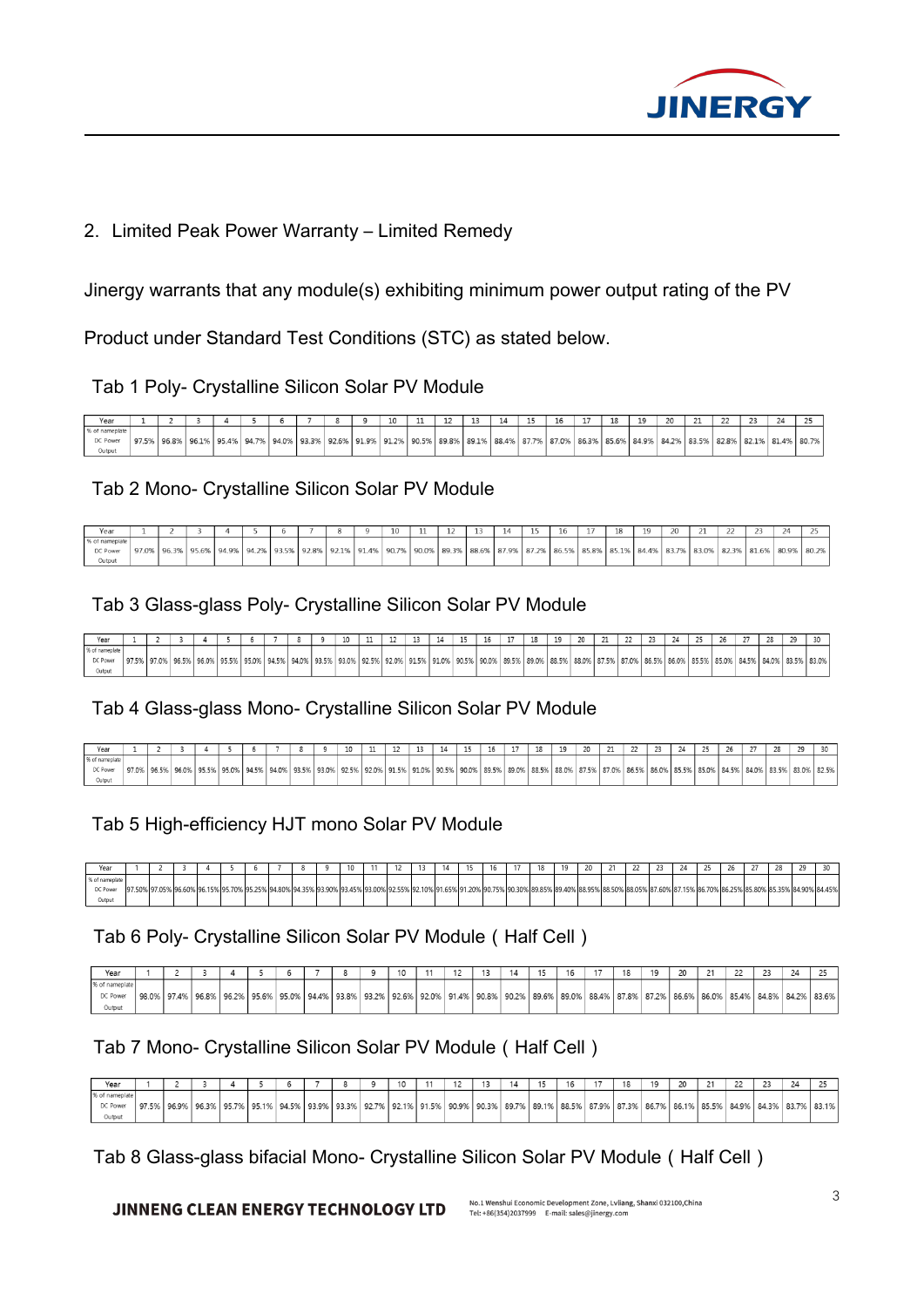

| Year                      |       |                     |           |                                                                                                                   |  |  | 10 |  | 13 |  | 16 |  | 19 |  |  |                                                                               |  |  |       |
|---------------------------|-------|---------------------|-----------|-------------------------------------------------------------------------------------------------------------------|--|--|----|--|----|--|----|--|----|--|--|-------------------------------------------------------------------------------|--|--|-------|
| % of nameplate            |       |                     |           |                                                                                                                   |  |  |    |  |    |  |    |  |    |  |  |                                                                               |  |  |       |
| <b>DC Power</b><br>Output | 97.5% | $\degree$   97.0% . | $196.5\%$ | <u>  96.0%   95.5%   95.0%   94.5%   94.0%   93.5%   93.0%   92.5%   92.0%   91.5%   91.0%   90.5%   90.0%   </u> |  |  |    |  |    |  |    |  |    |  |  | 89.5% 89.0% 88.5% 88.0% 87.5% 87.0% 86.5% 86.0% 85.5% 85.0% 84.5% 84.0% 83.5% |  |  | 83.0% |

Tab 9 High-efficiency HJT mono Solar PV Module(Half Cell)

| Year                                                 |       |                                        |  |  |  | 10 | 11 | $\ddot{\phantom{0}}$ | 14 | 10 | 16 | 18                                                                                                              | 19 | 20 |                     | <u>. .</u> | 22          | $^{\circ}$ | ▱ | $\sim$<br>ے |  | 30                                      |
|------------------------------------------------------|-------|----------------------------------------|--|--|--|----|----|----------------------|----|----|----|-----------------------------------------------------------------------------------------------------------------|----|----|---------------------|------------|-------------|------------|---|-------------|--|-----------------------------------------|
| % of nameplate<br>97.5%<br><b>DC Power</b><br>Output | 97.1% | $\degree$   96.7%   96.3%   95.9%   5. |  |  |  |    |    |                      |    |    |    | 1 95.5%   95.1%   94.7%   94.3%   93.9%   93.5%   93.1%   92.7%   92.3%   91.9%   91.5%   91.1%   90.7%   90.3% |    |    | 6 89.9% 89.5% 89.1% |            | 88.7% 88.3% |            |   |             |  | % 87.9% 87.5% 87.1% 86.7% 86.3% 85.9% 8 |

Provided that such loss in power is determined by Jinergy (at its sole and absolute discretion) to be due to defects in material or workmanship, is eligible for claim under this Limited Warranty for Crystalline PV Modules. Jinergy will replace such loss in power by either providing additional modules to the customer to make up for such loss in power, or by repairing or replacing the defective modules at the discretion of Jinergy.

The remedies set forth in this Clause 2 shall be the sole and exclusive remedies provided under the "Limited Peak Power Warranty – Limited Remedy".

(STC, defined as: (a) light spectrum of AM 1.5, (b) an irradiation of 1000 W /m2 and (c) a cell temperature of 25 degrees Celsius at right angle irradiation.)

3. Warranty Exclusions and Limitations

- A. In any event, all warranty requirements must be filed in accordance with the instructions outlined in Clause 4 of this Limited Warranty for Crystalline PV Modules, within the applicable warranty period.
- B. The Limited Warranty for Crystalline PV Modules does not apply to any modules which have been subjected to:
- Misuse, abuse, neglect or accident;
- Alteration, disassemblage, reinstallation, and/or improper installation or application;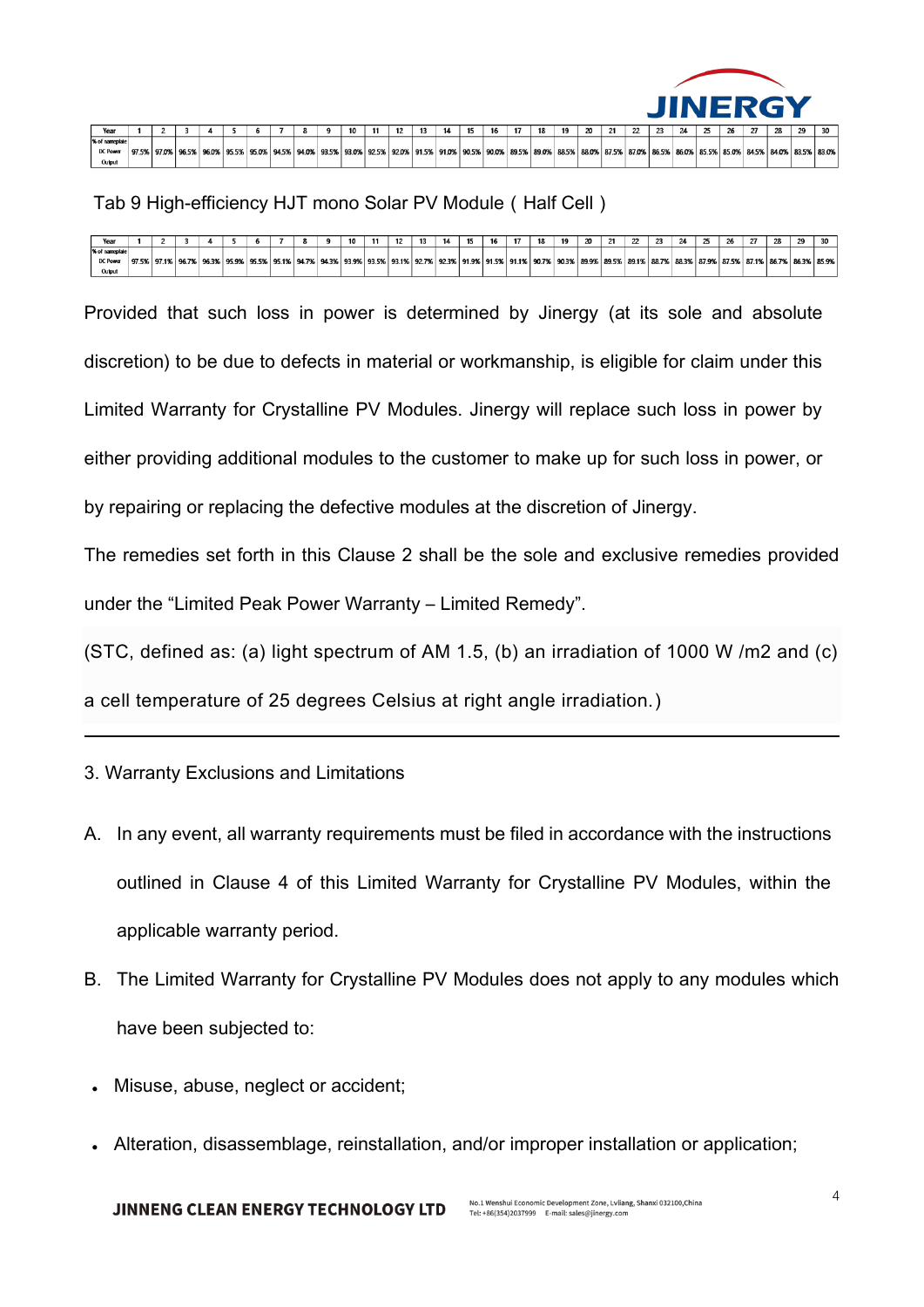

- Non-observance of Jinergy 's installation and maintenance instructions
- Repair or modifications by persons that have not been previously authorized or approved by Jinergy;
- Failures caused by surrounding equipment of the module;
- Use under unusual conditions or environments that deviate from the product specifications and installation manual;
- . Use for purposes unrelated to the generation of solar power;
- Connection with any other manufacturer's PV modules, or Jinergy modules that are a different model or have different power output specifications;
- Defects occurring during transportation or storage after the modules have been delivered to the customer;
- Naturally occurring scratches, stains, mechanical wear, rust, degradation, discoloring, or other alteration occurring after the shipment from Jinergy that have no effect on the power generation performance or mechanical strength of the module
- Power failure surges, flood, fire, accidental breakage or other events caused by force of nature, force majeure, or other unforeseeable circumstances outside the range of influence of Jinergy.
- C. The Limited Warranty for Crystalline PV Modules does not cover any transportation charges, customs clearance or any other costs for return of the modules, for reshipment of any repaired or replaced modules, or costs associated with installation, removal or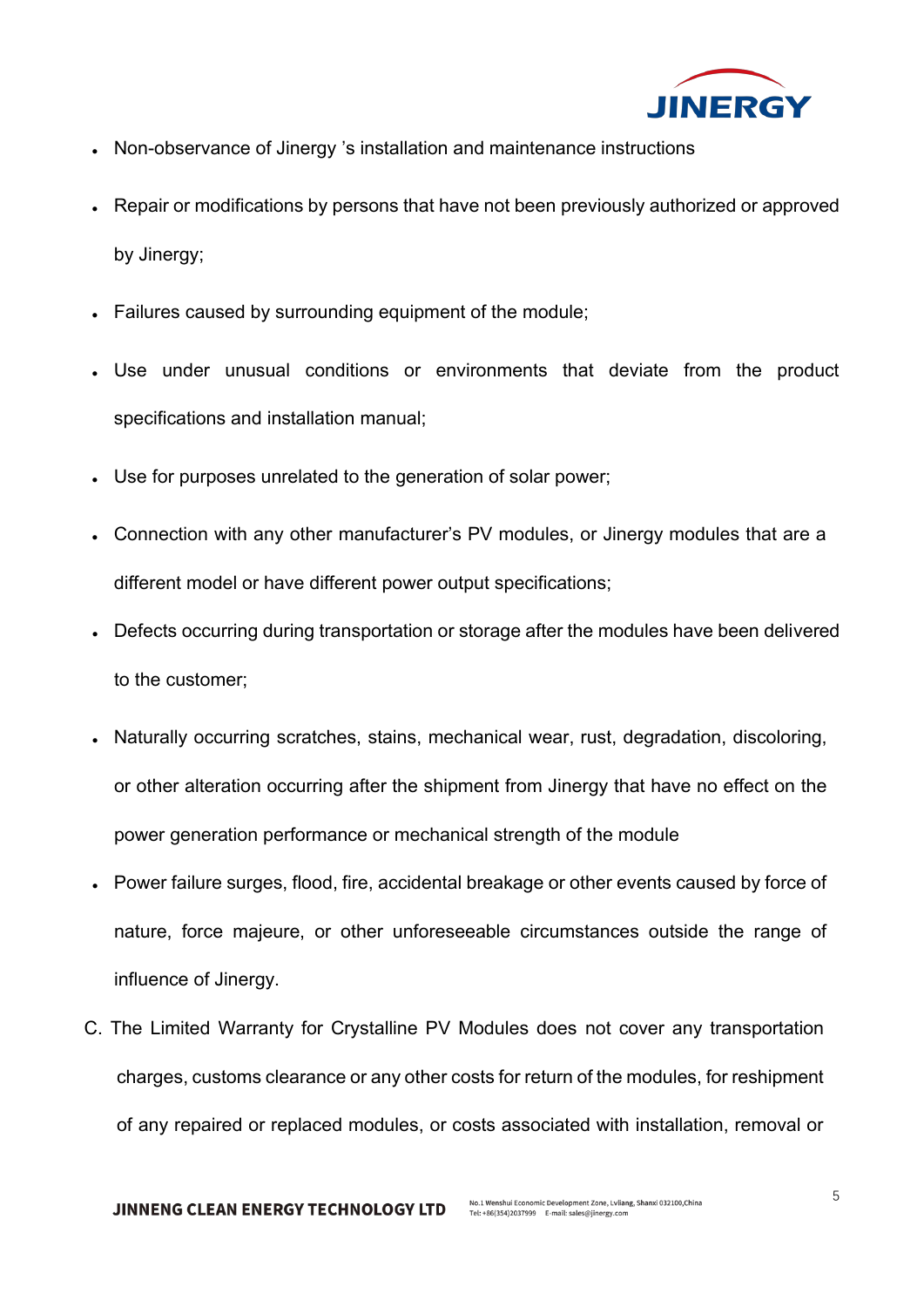

reinstallation of the modules.

- D. Warranty requirements will not be honored if the type or serial number of the modules have been altered, removed or made illegible.
- E. Jinergy shall have no responsibility or liability whatsoever for damage or injury to persons or property, or for other loss or injury resulting from any cause whatsoever arising out of or related to modules, including, without limitation, any defects in the modules, or from use or installation. Under no circumstances shall Jinergy be liable for incidental, consequential, loss of use, loss of profits, loss of revenues, loss of production or special damages. Jinergy's aggregate liability, if any, in damages or otherwise, shall not exceed the invoice value against the affected modules as paid for by the customer.

#### 4. Obtaining Warranty Performance

- A. Warranty requirements should be sent to (a) the dealer who sold the modules, or (b) the authorized Jinergy distributor who sold the modules, or (c) Jinergy at the address above.
- B. Warranty requirements must be sent by registered mail or courier. The contents must include the serial number of the defective module(s), accompanied by a copy of the relevant invoice and purchase contract, and must state, "We hereby accept, and agree to, the choice of law, the choice of an expert appraiser and the choice of arbitration as set out in Clause 6 of your Limited Warranty for Crystalline PV Modules on which our requirements is based." Together with the notification, the customer should enclose evidence of the date of sale on which the modules were purchased. Incomplete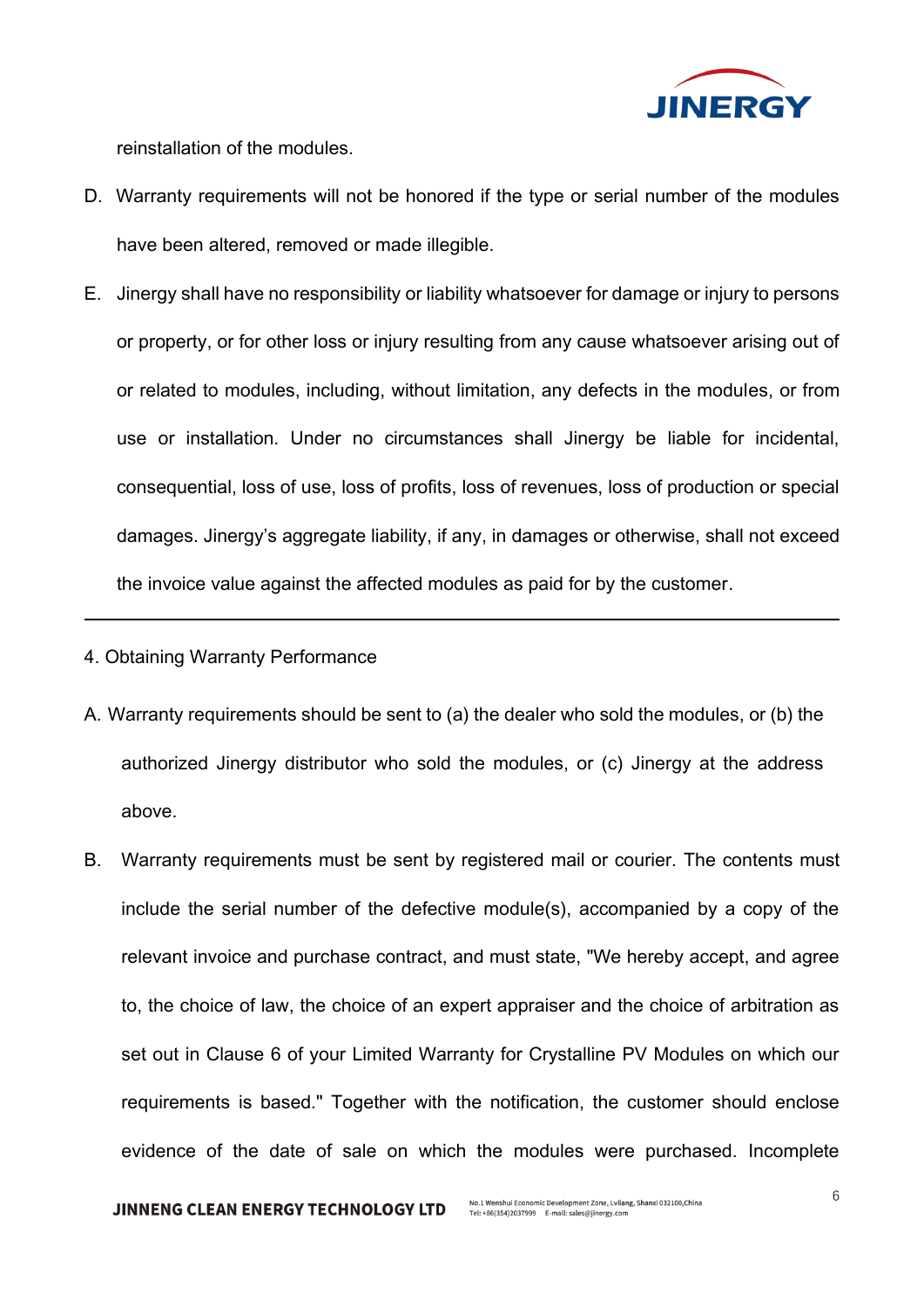

notifications warranty requirements that do not meet the notification deadline of Clause

- 4, Section C will not be processed.
- C. Any warranty requirement under this limited warranty shall be forfeited if (a) the customer does not notify Jinergy or their distributors of such requirement in writing in accordance with Clause 4 paragraph A within twenty (20) days after discovering or after the customer should have discovered, the defect requirement under warranty; or (b) the customer does not commence court or arbitration action within six (6) months after proper notification of the warranty requirements.
- D. Jinegy reserves the right to deliver another type of module (different in size, form, color, shape and/or power) to replace the requirement one if it is no longer in production when the warranty requirement is received.
- E. The repair, replacement, or additional delivery of a module neither renews nor extends the period of the warranty.
- F. Any claimed/defective product that has been replaced by Jinergy shall become the property of Jinergy. The claimed/defective product shall be returned or otherwise disposed of in accordance with the instructions of Jinergy and at the customer's expense.

#### 5 Severability

If a part, provision or clause of this Limited Warranty for Crystalline PV Modules, or the application thereof to any person or circumstance, is held invalid, void or unenforceable, such holding shall not affect and shall leave all other parts, provisions, clauses or